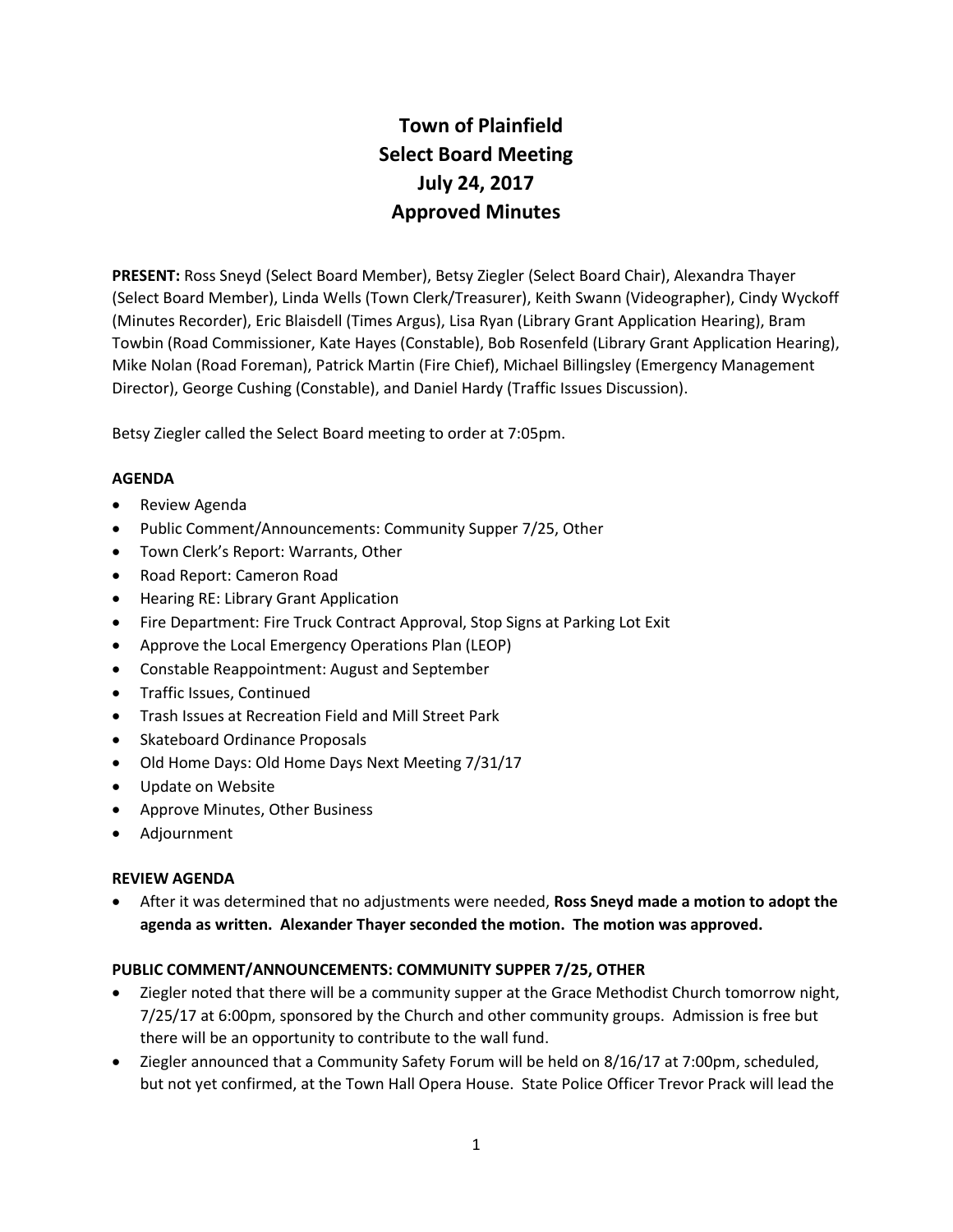discussion, which will focus on a number of different safety concerns and include forming a Neighborhood Watch group.

• Thayer noted that an Old Home Days planning meeting was held on 7/17/17, with the next one scheduled for 7/31/17 at 6:00pm. Anyone interested in helping to organize any aspect of the event is invited to attend. Old Home Days will be held this year on 9/9/17.

# **TOWN CLERK'S REPORT: WARRANTS, OTHER**

- Town Clerk/Treasurer Linda Wells announced that taxes are due by 8/9/17. Payment must be delivered to the Town Clerk's office by 4:00pm or postmarked by 8/9/17 to be considered on time.
- Wells stated that there will be a planned power outage at the end of Recreation Field Road to allow for Green Mountain Power to remove some dangerous trees. The outage will begin at 9:00 on 8/1/17 and last for approximately four hours. The rain date is 8/2/17.
- Thayer noted a travel advisory issued from the State that construction work will begin again in East Montpelier at the junction of Route 2 and Route 14. Most of the work will be done between 7:00pm and 7:00am. People traveling through that area in the evenings starting 7/30/17 should allow for extra time.
- Wells requested confirmation on Constable George Cushing being the current Plainfield contact with the Washington County Sheriff's Department.
- **Sneyd made a motion to approve the warrants of 7/14/17, 7/19/17, 7/21/17, and 7/21/17. Thayer seconded the motion. The motion was approved.**

## **ROAD REPORT: CAMERON ROAD**

- Road Commissioner Bram Towbin noted that the 1973 truck used by the Highway Department for applying chloride to the dirt roads is at the point where a new truck is needed. Road Foreman Mike Nolan has recommended purchasing a 10-wheeler that can be used for a variety of purposes, and Towbin advised the Select Board to approve his recommendation. The new truck would be in the \$110,000-\$120,000 range. Wells reported that there is currently \$73,000 in this past fiscal year's equipment fund and \$30,000 more has been budgeted for the current fiscal year, leaving a balance that would need to be financed. Nolan noted the cost of repairs and other difficulties involved that make fixing the current truck unfeasible. A brief discussion followed on local truck dealers and the protocol for purchasing a new truck. **Sneyd made a motion authorizing Nolan to seek quotes for a replacement truck for the Select Board to consider. Thayer seconded the motion. The motion was approved.**
- Towbin reported that he has met with a variety of demolition people who will be submitting bids for the house at 280 Cameron Road. The deadline for submission is noon on 7/26/17, after which the Select Board will decide on which contractor for the work. Towbin expressed hopes that the work can be carried out in August and the project completed by mid-September. A brief discussion followed on particular issues involved in this demolition project.
- Towbin noted that he has ordered three 35-miles-per-hour signs. He asked to be sent any changes to the "no littering" signs, proofs of which he had recently provided to the Select Board for review. A brief discussion followed on the cost of the signs. Nolan and Towbin stated that there is a need to install some other signs that the Sheriff's Department noted are needed along roads where the pavement changes from one material to another. A brief discussion ensued regarding the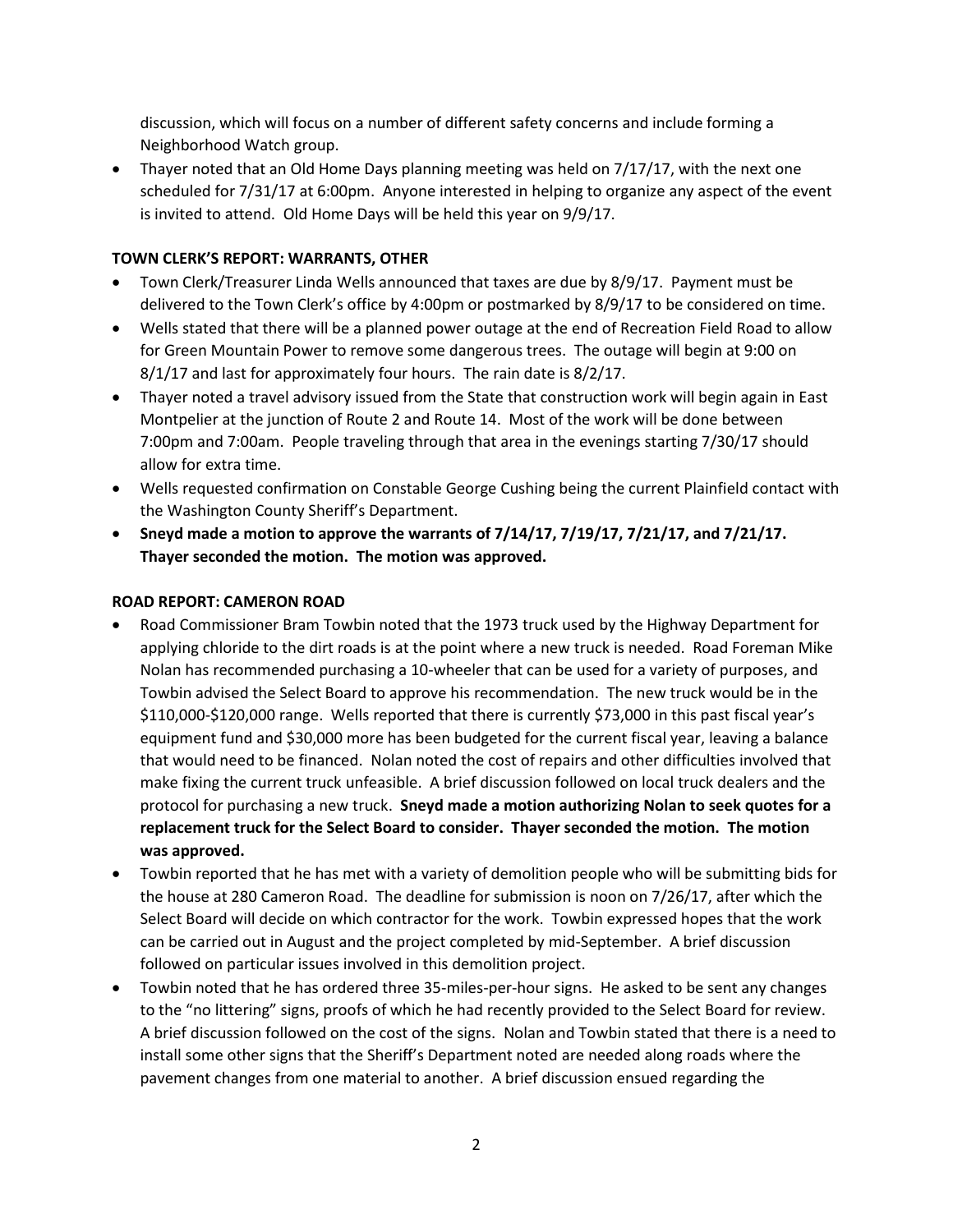placement of the stop sign at the exit point of the Plainfield Co-op parking lot. Thayer suggested installing a second stop sign on the left side of the exit for those turning left onto Main Street.

## **HEARING RE: LIBRARY GRANT APPLICATION**

- At 7:35pm, Ziegler opened the public hearing for the Cutler Memorial Library's grant application.
- Lisa Ryan stated that the purpose of the hearing was to resubmit the Vermont Community Development Program Planning Grant application in support of the Library's expansion and accessibility project. Ryan noted changes to the original application, including an update to the Certificate of Program Income form, a reduced budget request of approximately \$1,500 that both the Library and the Town have agreed to absorb, and a revised project timeline. If the grant application can be submitted by 8/9/17, they will learn if the project will be funded by October. Once completed, Ryan will send the new application to the Town so that it has an official copy. Discussion followed on the timeline for the planning project if funding is awarded. **Thayer made a motion to approve the submission of the amended grant application as presented in the public hearing. Sneyd seconded the motion. The motion was approved.**
- **Sneyd made a motion to close the public hearing for the Cutler Memorial Library's grant application. Thayer seconded the motion. The motion was approved.**

# **FIRE DEPARTMENT: FIRE TRUCK CONTRACT APPROVAL, STOP SIGNS AT PARKING LOT EXIT**

• Fire Department Chief Patrick Martin presented the draft contract between the Town of Plainfield and E-ONE, the company selected to build the Town's new fire truck. Martin noted that the contract reflects what had been discussed at the last Select Board meeting. After reviewing the contract, **Sneyd made a motion to approve the contract with E-ONE for \$318,000 for the purpose of a new pumper truck. Thayer seconded the motion. The motion was approved.** A brief discussion followed on plans to sell the old fire truck once the new one is received and is in operation in just under a year from now.

## **APPROVE THE LOCAL EMERGENCY OPERATIONS PLAN (LEOP)**

• Emergency Management Director (EMD) Michael Billingsley explained the process that towns engage in to revise their LEOPs. The revised plan for the Town of Plainfield will be sent to the Central Vermont Regional Planning Commission for its database. Billingsley noted that intensive record-keeping is key to qualifying for State clean-up money and rebuilding after a flood event. Billingsley gave credit to former EMD Robert Bridges for his work last year with Billingsley in gathering the information to update the plan. **Sneyd made a motion to approve the 2017 Local Emergency Operations Plan as submitted by Billingsley. Ziegler seconded the motion. The motion was approved.** 

## **CONSTABLE REAPPOINTMENT: AUGUST AND SEPTEMBER**

• Kate Hayes, one of two current constables in Plainfield, gave a report on recent activities, specifically pertaining to littering issues at the Recreation Field, campers on Spruce Mountain Road, and complaints from Farmers' Market participants of dog droppings in Mill Street Park. Ziegler noted that she had put a supply of dog-dropping bags at Mill Street Park, however, the problem may stem from dogs in the park unaccompanied by their owners. It was noted that Plainfield has a dog ordinance, but no actual leash law.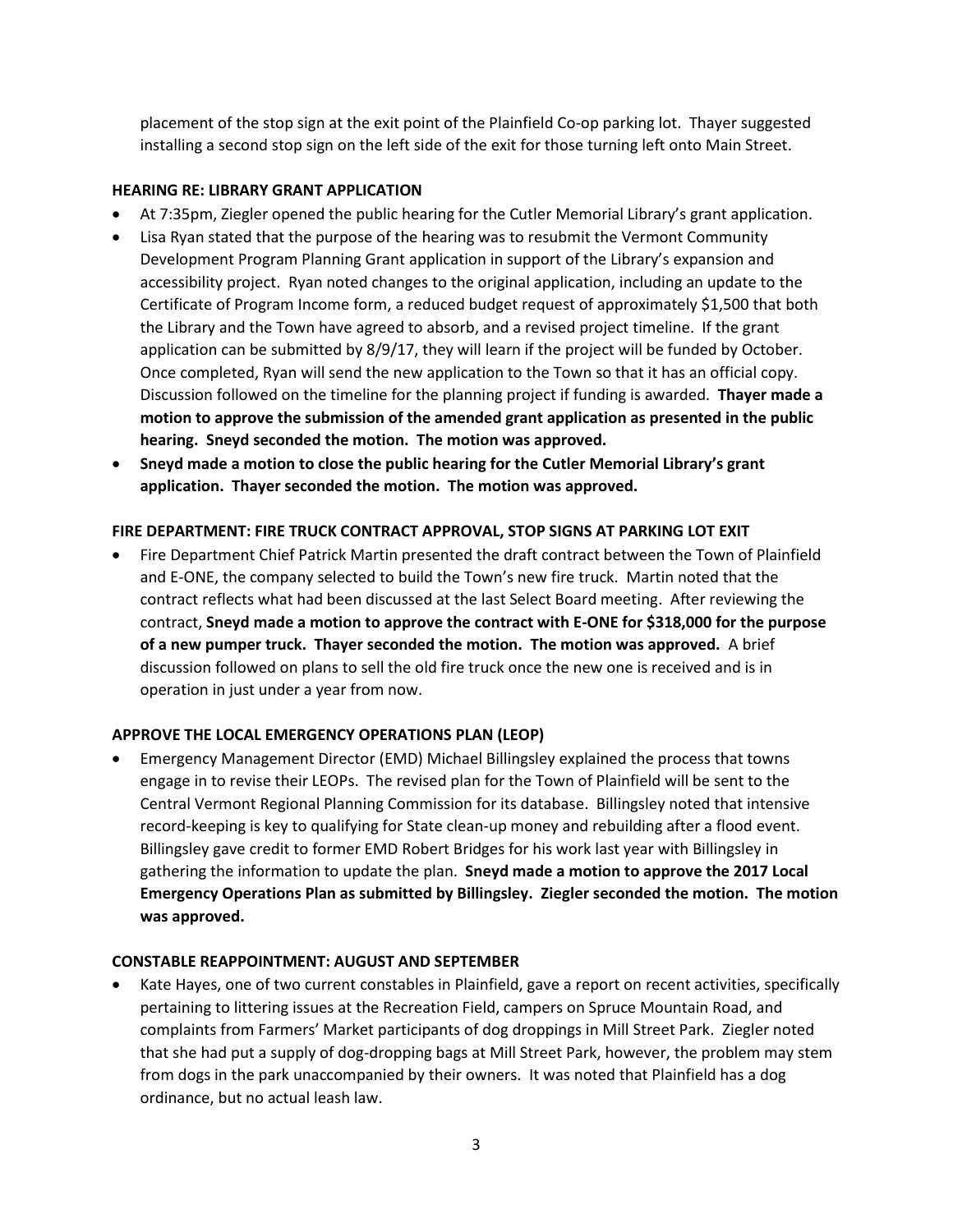- Constable George Cushing reported on complaints he had received regarding speeding and noise on Spruce Mountain Road. Cushing noted that there is no visible septic system at an encampment area at the top of Spruce Mountain Road and Plainfield Health Officer Justine Gadd is going to write up a report and send it to the State. There is a similar issue on Gore Road. Discussion ensued regarding protocol and the need for a complaint to be lodged before the Health Officer can act on a problem. Cushing raised the issue of the State Police stating they could do nothing about complaints of noise because there is no noise ordinance in Plainfield, which is incorrect, as there is a noise ordinance that covers the entire town. Cushing stated the need to get the Sheriff's Department to patrol the back roads, an issue that Ziegler noted would be discussed as part of the next agenda item.
- All agreed that Hayes would attend the next training in September. Thayer offered to draft a letter for Ziegler's signature to the Vermont Criminal Justice Training Center asking that they add Hayes to the list of attendees. Ziegler and Thayer will send out the letter after reviewing it at the 7/31/17 special Select Board meeting. **Sneyd made a motion to send a letter to the Vermont Criminal Justice Training Center asking that Kathleen Hayes be included in the next training in September. Thayer seconded the motion. The motion was approved.** Discussion followed regarding the fact that are two constables and providing information to the public on how to contact the other constable if one is not available; communication between the two constables; and Hayes' use of a log book to record the times and locations of incidents she investigates. After agreeing that Cushing should stay on as a second constable until Hayes can complete training in September, **Sneyd made a motion to reappoint George Cushing as a constable through the end of September. Ziegler seconded the motion. The motion was approved.**

#### **TRAFFIC ISSUES, CONTINUED**

• Daniel Hardy, a Brook Road resident who attended the past two regular Select Board meetings to discuss the problem of vehicles speeding past his house, presented 97 signatures from residents who live on or off Brook Road in support of installing speed bumps in the area of obstructed vision for both directions of travel near his residence. Hardy stated that speeding occurs during all hours of the day and night, but likely more so during morning and afternoon commuting hours. Thayer noted that the Sheriff's Department should no longer be giving warnings to speeders, but rather impose hefty fines that serve to get the word out that speeding will not be tolerated in Plainfield. Sneyd stated to Hardy that the Select Board has developed a list of potential options to address the issue that includes the use of speed bumps and, if the case can be made to voters at the next Town Meeting, increasing the budget to allow for increased Sheriff Department or State Police patrols. Other options discussed included deploying radar signs, rubber strips on roads to measure speed and identify where the issues are, and "slow down" signage. Thayer agreed to check into the cost of the latter option and Sneyd will check into the Governor's Highway Safety Program to explore funding options for radar equipment.

#### **TRASH ISSUES AT RECREATION FIELD AND MILL STREET PARK**

• Discussion centered on types of waste containers to utilize at the Recreation Field and Mill Street Park, including the removal of trash from these locations. Sneyd suggested inviting David Strong, who was hired as a maintenance person for the Town, to attend the next Select Board meeting to discuss the issue. Dan Gadd, an active member of the Recreation Committee, will also be invited to attend to get his thoughts on how things are going and ways to address the trash issue.